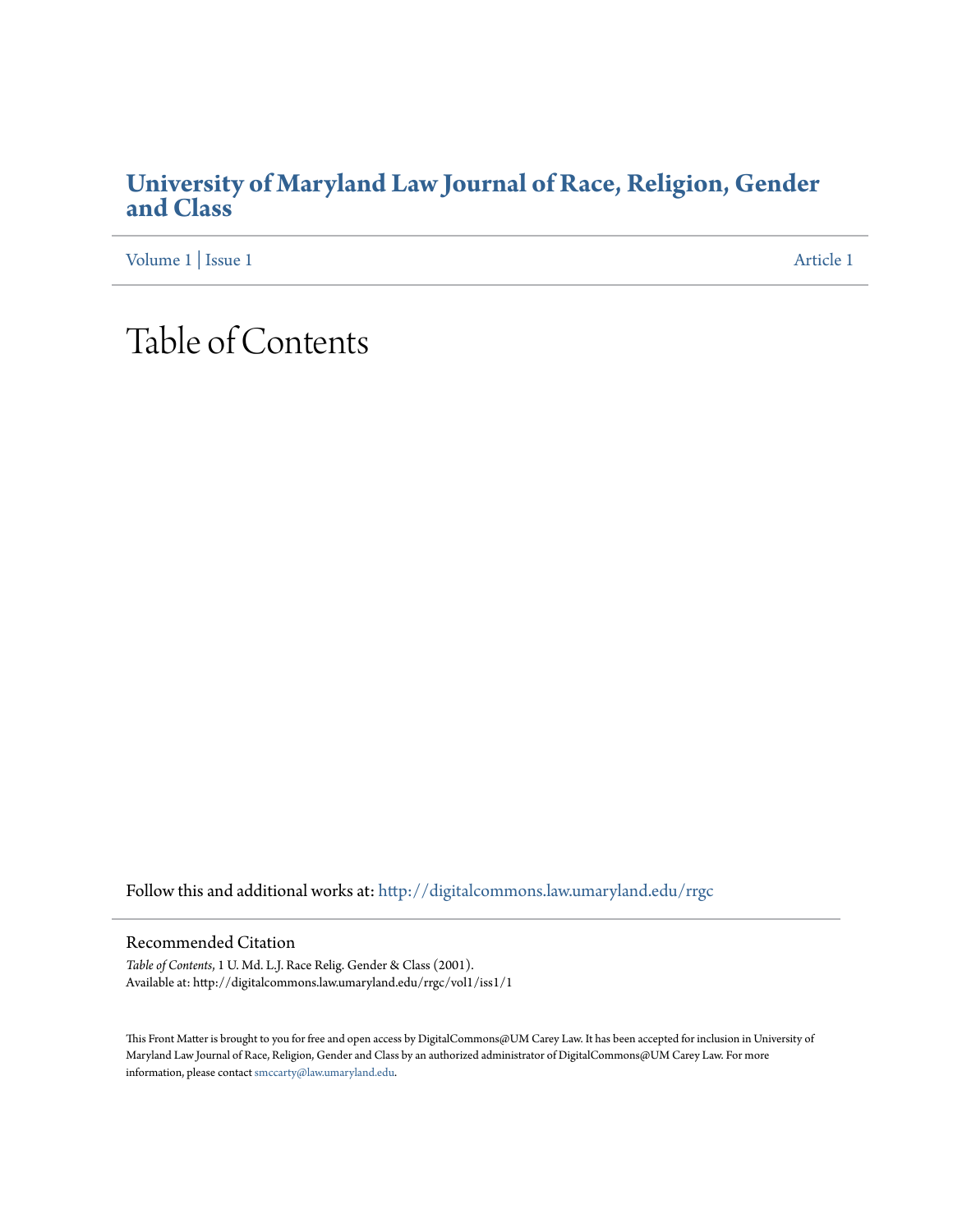| <b>MARGINS</b>                                                                                   |                                                                                                                    |          |
|--------------------------------------------------------------------------------------------------|--------------------------------------------------------------------------------------------------------------------|----------|
| Volume 1                                                                                         | 2001                                                                                                               | Number 1 |
|                                                                                                  | <b>Table of Contents</b>                                                                                           |          |
| <b>ARTICLES</b>                                                                                  |                                                                                                                    |          |
| <b>Justice and Discourse</b>                                                                     | Disrupting Individualism and Distributive Remedies with<br>Intersubjectivity and Empowerment: An Approach to       |          |
|                                                                                                  | john a. powell                                                                                                     | 1        |
| in the Chicken and Catfish Industries                                                            | Weaving a Safety Net: Poor Women, Welfare, and Work                                                                |          |
|                                                                                                  | Sherrilyn A. Ifill                                                                                                 | 23       |
| What Is a Community? Group Rights and The Constitution:<br>The Special Case of African Americans |                                                                                                                    |          |
|                                                                                                  | Taunya Lovell Banks                                                                                                | 51       |
|                                                                                                  | Do My Rights Get in the Way of My Freedom?                                                                         |          |
| <b>Empowered People</b>                                                                          | An Examination of the Role of Rights in a Society of<br>John H. Morris, Jr.                                        | 83       |
|                                                                                                  | On Blues, Marx, and Elvis: Why We Need a Meaningful<br>Participation Model to Frame Spatial Theory                 |          |
|                                                                                                  | Sabrina L. Williams                                                                                                | 103      |
| <b>BOOK REVIEWS</b>                                                                              |                                                                                                                    |          |
| And Civil Society by Joseph P. Viteritti                                                         | Choosing Equality: School Choice, the Constitution,                                                                |          |
|                                                                                                  | Brian P. Marron                                                                                                    | 115      |
|                                                                                                  | Affirmative Action and Minority Enrollments in Medical and                                                         |          |
|                                                                                                  | Law Schools by Susan Welch and John Gruhl<br>Mark J. Sullivan                                                      | 143      |
| 1865 to the Present by Mary Frances Berry                                                        | The Pig Farmer's Daughter and Other Tales of American<br>Justice: Episodes of Racism and Sexism In the Courts from |          |
|                                                                                                  | Linda Martin Pybas                                                                                                 | 169      |